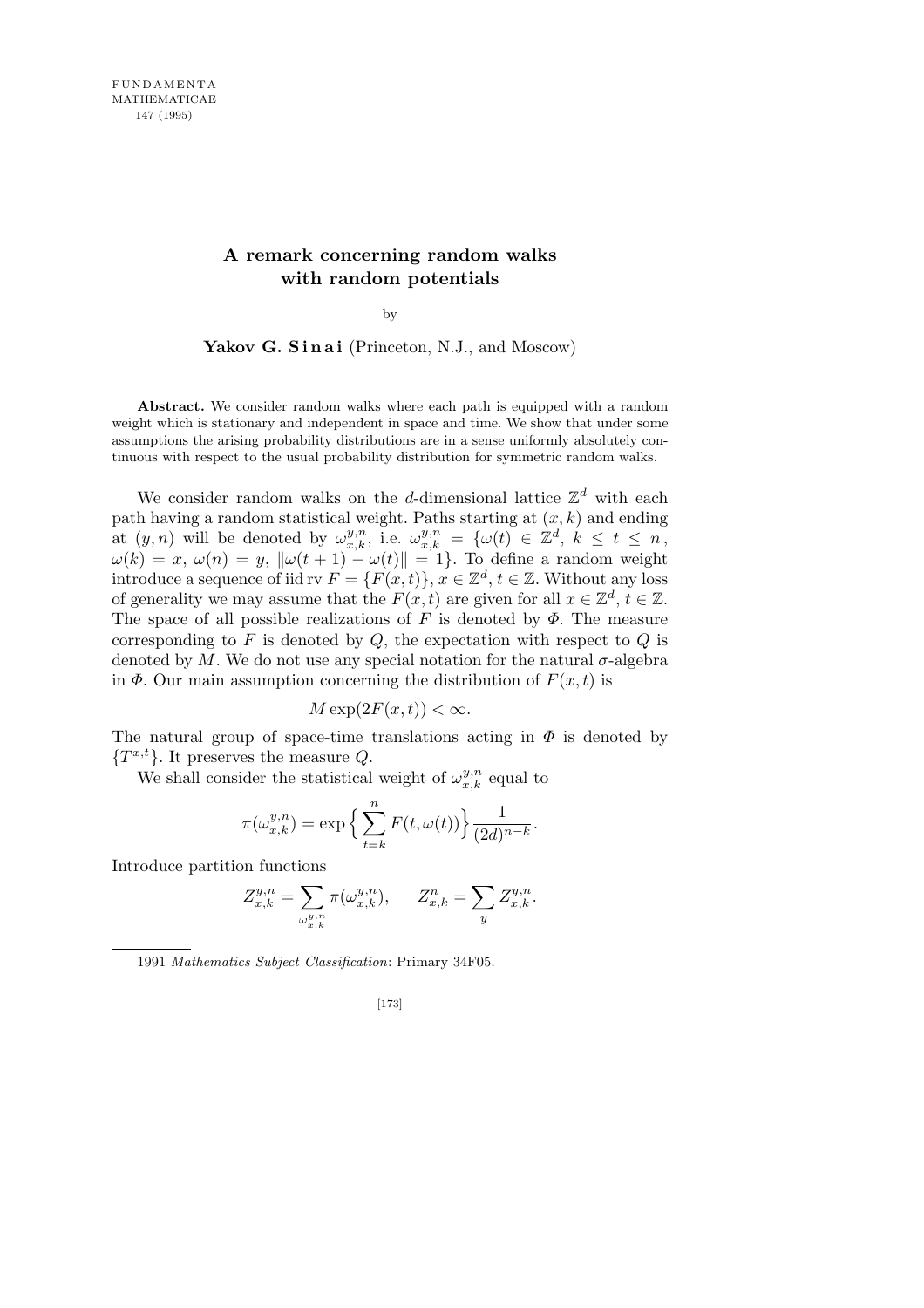Now we may define the "random" probability distribution  $P_{F;\,x,k}^n$  defined on paths  $\omega_{x,k}^{y,n}$  by the formula

$$
p(\omega_{x,k}^{y,n}) = \frac{\pi(\omega_{x,k}^{y,n})}{Z_{x,k}^n}.
$$

The induced probability distribution of  $y = \omega(n)$  is

$$
p_{x,k}^{y,n} = \sum_{\omega_{x,k}^{y,n}} p(\omega_{x,k}^{y,n}) = \frac{Z_{x,k}^{y,n}}{Z_{x,k}^n}.
$$

We shall also need the usual transition probabilities

$$
q^{(n-k)}(y-x) = \sum_{\omega_{x,k}^{y,n}} \frac{1}{(2d)^{n-k}}
$$

*.*

It is well known that for any  $A > 0$  and *y* for which  $||y - x|| \leq A\sqrt{n}$ ,

$$
q^{(n-k)}(y-x) = \frac{1}{(2\pi(n-k)/d)^{d/2}} \exp\left\{-\frac{d\|y-x\|^2}{2(n-k)}\right\} (1+\gamma^{(n-k)}(y-x)),
$$

where  $\|\cdot\|$  is the Euclidean norm and  $\gamma^{(n-k)}(z)$  tends to zero uniformly in *z* satisfying the above-mentioned restrictions.

Our purpose in this note is to study the behavior of the distribution of the normalized displacement

$$
\frac{\omega(n) - \omega(k)}{\sqrt{(n-k)/d}} = \frac{y - x}{\sqrt{(n-k)/d}}
$$

with respect to  $P_{F;\,x,k}^n$  as  $n \to \infty$ . The problem was considered by J. Imbrie and T. Spencer [3] and later by E. Bolthausen [1]. In [1] and [3], it was shown that if the  $F(x, t)$  are small enough in appropriate sense, and  $d \geq 3$ , then the limiting distribution of the displacement is Gaussian and for typical *F* the mean of the square of displacement grows proportionally to time. Recently these results were extended to some random processes with continuous time by J. Conlon and P. Olsen [2]. All these results can be formulated also in terms of diffusion of directed polymers in random environments.

We show below that some of the results of [1] and [3] remain valid under weaker assumptions on the distribution of *F* and the dimension *d*. Define

$$
\alpha_d = \sum_{n>0} \sum_{z} (q^{(n)}(z))^2.
$$

This is finite if *d ≥* 3. Put

$$
\Lambda = M \exp\{F(x,t)\} \quad \text{and} \quad \lambda = \frac{M \exp\{2F(x,t)\} - A^2}{A^2}
$$

*.*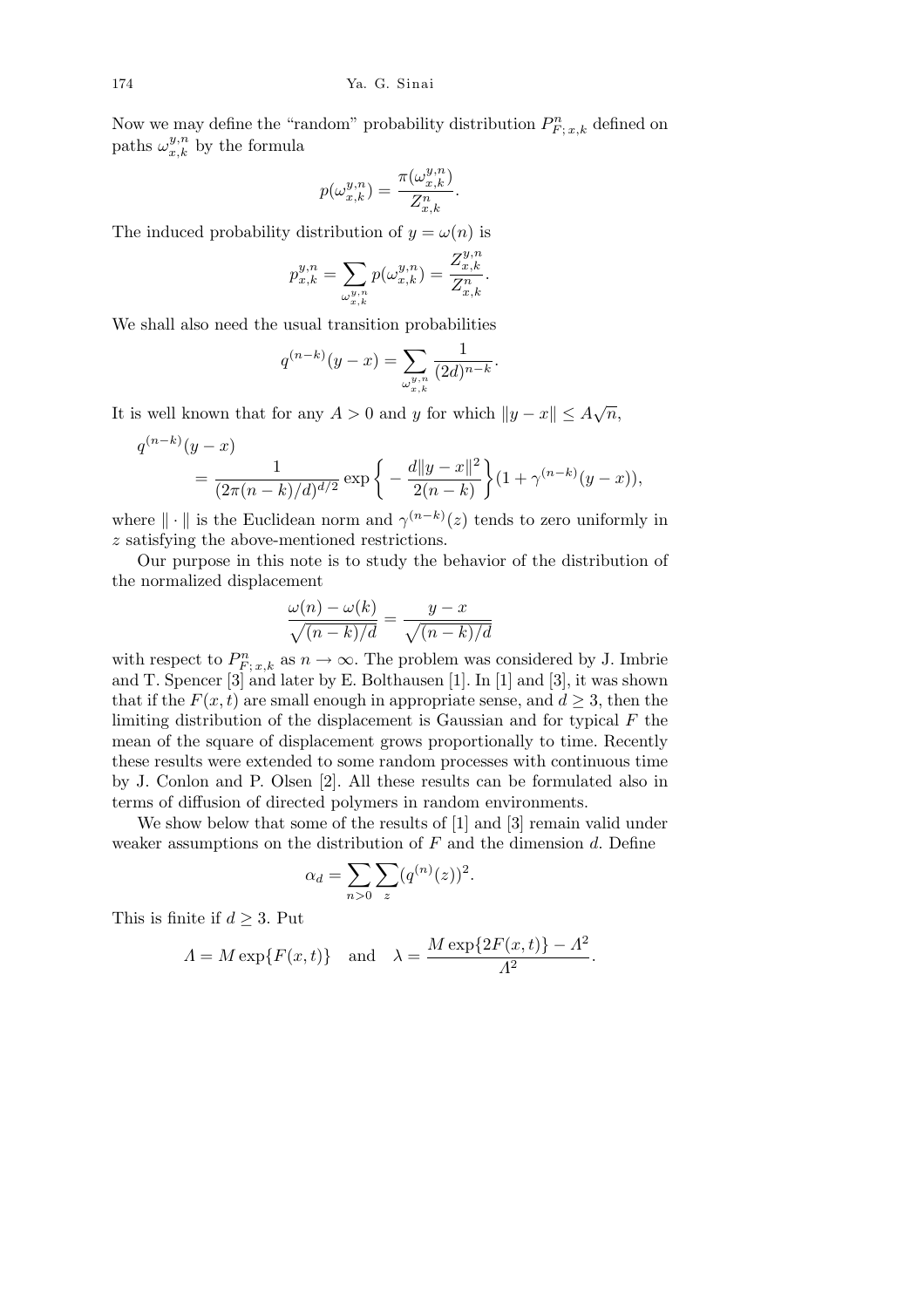Our main assumption is

$$
\lambda \alpha_d < 1.
$$

It is easy to see that (1) is valid for  $d \geq 3$  if  $\lambda$  is small enough. If  $F(x, t)$ takes two values  $\pm c$  with probability 1/2, then (1) is valid for those *d* for which  $\alpha_d$  < 1, and does not require the smallness of *c*. Indeed, in this case always  $\lambda < 1$ , i.e.,

$$
M \exp\{2F(x,t)\} \le 2A^2,
$$

because this is equivalent to the obvious inequality

$$
\frac{1}{2}(e^{2c} + e^{-2c}) \le 2\left(\frac{e^c + e^{-c}}{2}\right)^2.
$$

If the  $F(x,t)$  have Gaussian distribution  $N(0,\sigma)$ , then (1) is valid for small enough  $\sigma$ .

Put

$$
h(x,t) = \frac{\exp\{F(x,t)\} - A}{A}
$$

and introduce the series

$$
\varphi(x,k) = \sum_{r \geq 1} \sum_{k \leq k_1 < \ldots < k_r} \sum_{z_1, \ldots, z_r} q^{(k_1 - k)}(z_1 - x) q^{(k_2 - k_1)}(z_2 - z_1) \ldots
$$
\n
$$
\ldots q^{(k_r - k_{r-1})}(z_r - z_{r-1}) h(z_1, k_1) h(z_2, k_2) \ldots h(z_r, k_r),
$$
\n
$$
\psi(y,n) = \sum_{r \geq 1} \sum_{k_1 < \ldots < k_r \leq n} \sum_{z_1, \ldots, z_r} q^{(k_2 - k_1)}(z_2 - z_1) \ldots
$$
\n
$$
\ldots q^{(k_r - k_{r-1})}(z_r - z_{r-1}) q^{(n - k_r)}(y - z_r) h(z_1, k_1) \ldots h(z_r, k_r).
$$

It is clear that  $\varphi(x,t)$  and  $\psi(y,t)$  constitute stationary (with respect to space-time translations) random fields, i.e.  $\varphi(x, k) = T^{x, k} \varphi(0, 0)$  and  $\psi(y, n)$  $= T^{y,n} \psi(0,0)$ . Also they are transformed into each other by reversal of time in random walks. This implies, in particular, that the distributions of  $\varphi(x, t)$ and  $\psi(x, t)$  coincide.

Below we prove the following theorems.

THEOREM 1. *If* (1) *is valid then the series giving*  $\varphi(x, k)$  *and*  $\psi(y, n)$ *converge in the space*  $L^2(\Phi, Q)$ *.* 

THEOREM 2. If (1) is valid and  $||y - x|| \leq A$ *√ n − k where A is any constant, then the partition function*  $Z_{x,k}^{y,n}$  *has the representation* 

$$
Z_{x,k}^{y,n} = A^{n-k+1} q^{(n-k)} (y-x) [(1+\varphi(x,k))(1+\psi(y,n)) + \delta_{(x,k)}^{(y,n)}],
$$

 $where M\delta_{x,k}^{y,n} = 0$  and  $M(\delta_{x,k}^{y,n})^2 \rightarrow 0$  as  $n \rightarrow \infty$ , x, k remain fixed and y *satisfies the above-mentioned restriction.*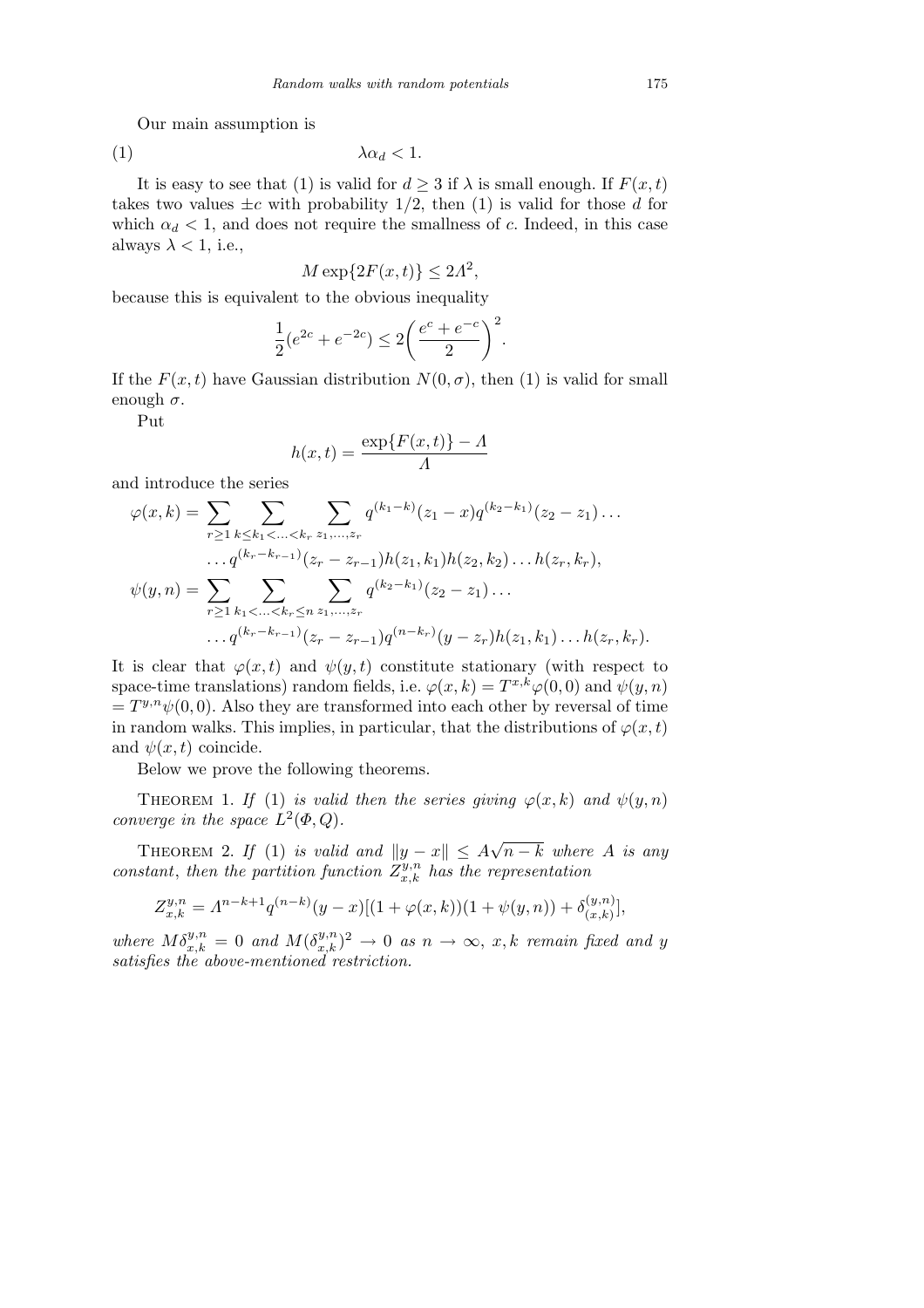Proof of Theorem 1. It is clear that  $\varphi$  and  $\psi$  are represented as sums of orthogonal vectors in the space  $L^2(\Phi, Q)$ . Therefore

$$
M\varphi^{2}(x,k) = \sum_{r \geq 1} \lambda^{r} \sum_{k < k_{1} < \ldots < k_{r}} \sum_{z_{1}, \ldots, z_{r}} (q^{(k_{1}-k)}(z_{1}-x))^{2}
$$

$$
\times (q^{(k_{2}-k_{1})}(z_{2}-z_{1}))^{2} \ldots (q^{(k_{r}-k_{r-1})}(z_{r}-z_{r-1}))^{2}
$$

$$
= \sum_{r \geq 1} (\lambda \alpha_{d})^{r} < \infty.
$$

The same is true for  $\psi(x, t)$ . We also have  $M\varphi(x, k) = M\psi(y, n) = 0$ .

Theorem 2 is proven in Appendix 1.

THEOREM 3. *If* (1) *holds then*  $1 + \varphi(x, t) > 0$  *and*  $1 + \psi(y, t) > 0$  *for Q-a.e. F.*

Proof. We already showed that  $M\varphi(x,t) = M\psi(x,t) = 0$ ,  $M\varphi^2(x,t)$  $> 0$  and  $M\psi^2(x,t) > 0$ . It is enough to consider  $\varphi(x,k)$  since  $\varphi(x,k)$  and  $\psi(y, n)$  have the same distribution. By Theorem 2,

$$
\frac{Z_{x,k}^{y,n}}{\Lambda^{n-k+1}} - q^{(n-k)}(y-x)[(1+\varphi(x,k))(1+\psi(y,n))] = \delta_{(x,k)}^{(y,n)}q^{(n-k)}(y-x).
$$

Take a continuous non-negative function  $f$  with compact support on  $\mathbb{R}^d$ , and write

$$
\sum_{y} \frac{Z_{x,k}^{y,n}}{\Lambda^{n-k+1}} f\left(\frac{x-y}{\sqrt{n-k}}\sqrt{d}\right)
$$
  
=  $(1+\varphi(x,k)) \sum_{y} q^{(n-k)}(y-x) f\left(\frac{y-x}{\sqrt{n-k}}\sqrt{d}\right) (1+\psi(y,n))$   
+  $\sum_{y} q^{(n-k)}(y-x) f\left(\frac{y-x}{\sqrt{n-k}}\sqrt{d}\right) \delta_{(x,k)}^{(y,n)}$ .

Theorem 2 immediately implies that the last term tends to zero in  $L^2(\Phi, Q)$ for any fixed *x*, *k* and  $n \to \infty$ . Since  $M\psi(y, n) = 0$  the sum

$$
\sum_{y} q^{(n-k)}(y-x) f\left(\frac{y-x}{\sqrt{n-k}}\sqrt{d}\right) (1+\psi(y,n))
$$

converges in  $L^2(\Phi, Q)$  to  $C =$ R  $e^{-\|z\|^2/2}f(z) dz/(2\pi)^{d/2} > 0$ . Thus

$$
\lim_{n \to \infty} \frac{1}{C} \sum_{y} \frac{Z_{x,k}^{y,n}}{\Lambda^{n-k+1}} f\left(\frac{y-x}{\sqrt{n-k}} \sqrt{d}\right) = 1 + \varphi(x,k).
$$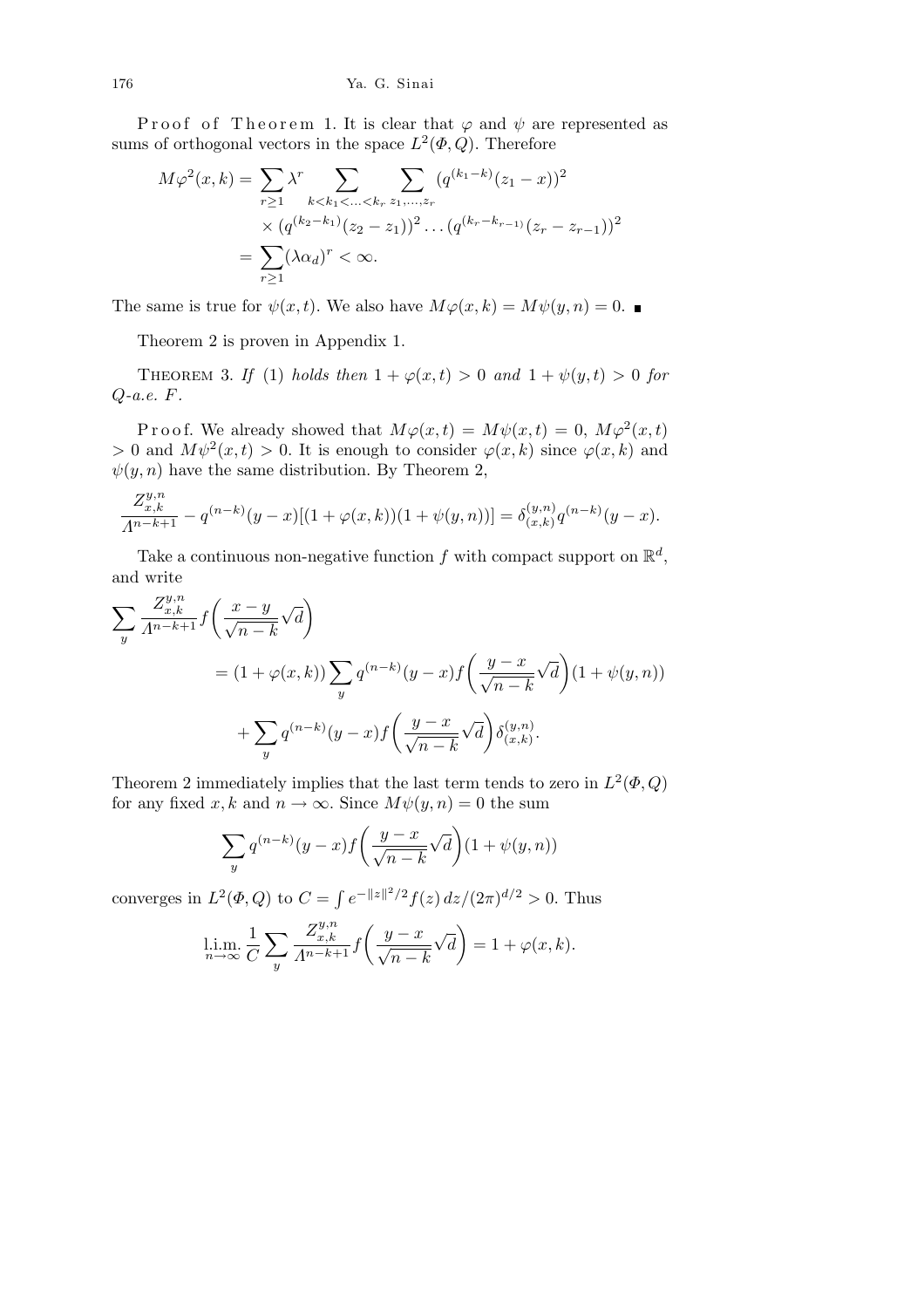Now we can use the obvious inequality

$$
Z^{y,n}_{x,k-2}\geq \sum_{\langle x,x'\rangle}\bigg(\frac{1}{2d}\bigg)^2e^{F(x,k-2)+F(x',k-1)}Z^{y,n}_{x,k}=g(x,k-2)Z^{y,n}_{x,k},
$$

where the last expression gives also the definition of  $g(x, k-2)$  which is positive a.e., and the sum is taken over *x'* such that  $\|x - x'\| = 1$ . We use the notation  $\langle x, x' \rangle$  for the nearest neighbors on the lattice. Thus we have

(2) 
$$
1 + \varphi(x, k-2) \ge g(x, k-2)(1 + \varphi(x, k)).
$$

Assume that  $1 + \varphi(x, k - 2) = 0$  with positive probability. Take *x* and consider the set  $\mathcal{H}^+$  of those numbers 2*k* such that  $1 + \varphi(x, 2k) > 0$ . It follows from (2) that if  $2k \in \mathcal{H}^+$  then  $2k - 2 \in \mathcal{H}^+$ . Therefore  $\mathcal{H}^+ = 2\mathbb{Z}^1$  for a.e. *F*. The ergodicity of  $T^{0,2}$  implies that  $Q({F : 1 + \varphi(x, k) = 0}) = 0$ .

Let the conditions of Theorem 2 be valid. As in the proof of Theorem 3 take a continuous function  $f$  on  $\mathbb{R}^d$  with compact support. Using Theorem 2 we can write

(3) 
$$
\sum_{y} f\left(\frac{y-x}{\sqrt{n-k}}\sqrt{d}\right) \frac{Z_{x,k}^{y,n}}{Z_{x,k}^n}
$$
  

$$
= \frac{(1+\varphi(x,k))A^{n-k+1}}{Z_{x,k}^n}
$$

$$
\times \left[\sum_{y} f\left(\frac{y-x}{\sqrt{n-k}}\sqrt{d}\right) q^{(n-k)}(y-x)(1+\psi(y,n)) + \sum_{y} f\left(\frac{y-x}{\sqrt{n-k}}\sqrt{d}\right) \delta_{(x,k)}^{(y,n)} q^{(n-k)}(y-x)\right].
$$

Our estimations during the proof of Theorem 2 in the Appendix give

$$
\lim_{n \to \infty} \frac{Z_{x,k}^n}{\Lambda^{n-k+1}} = 1 + \varphi(x,k).
$$

Also the last sum in (3) tends to zero in  $L^2(\Phi, Q)$  as  $n \to \infty$ . Therefore, we have the following theorem.

THEOREM 4.

$$
\lim_{n \to \infty} \frac{1}{Z_{x,k}^n} \sum_y f\left(\frac{y-x}{\sqrt{n-k}} \sqrt{d}\right) Z_{x,k}^{y,n} = \int f(z) e^{-\|z\|^2/2} \frac{dz}{(2\pi)^{d/2}}
$$

This theorem shows in what sense the normalized displacement  $(\omega(n) -$ This theorem shows in what sense the normalized displacement  $(\omega(n) - \omega(k))\sqrt{d}/\sqrt{n-k}$  has the limiting Gaussian distribution. Its variance is the same as for the usual random walk.

*.*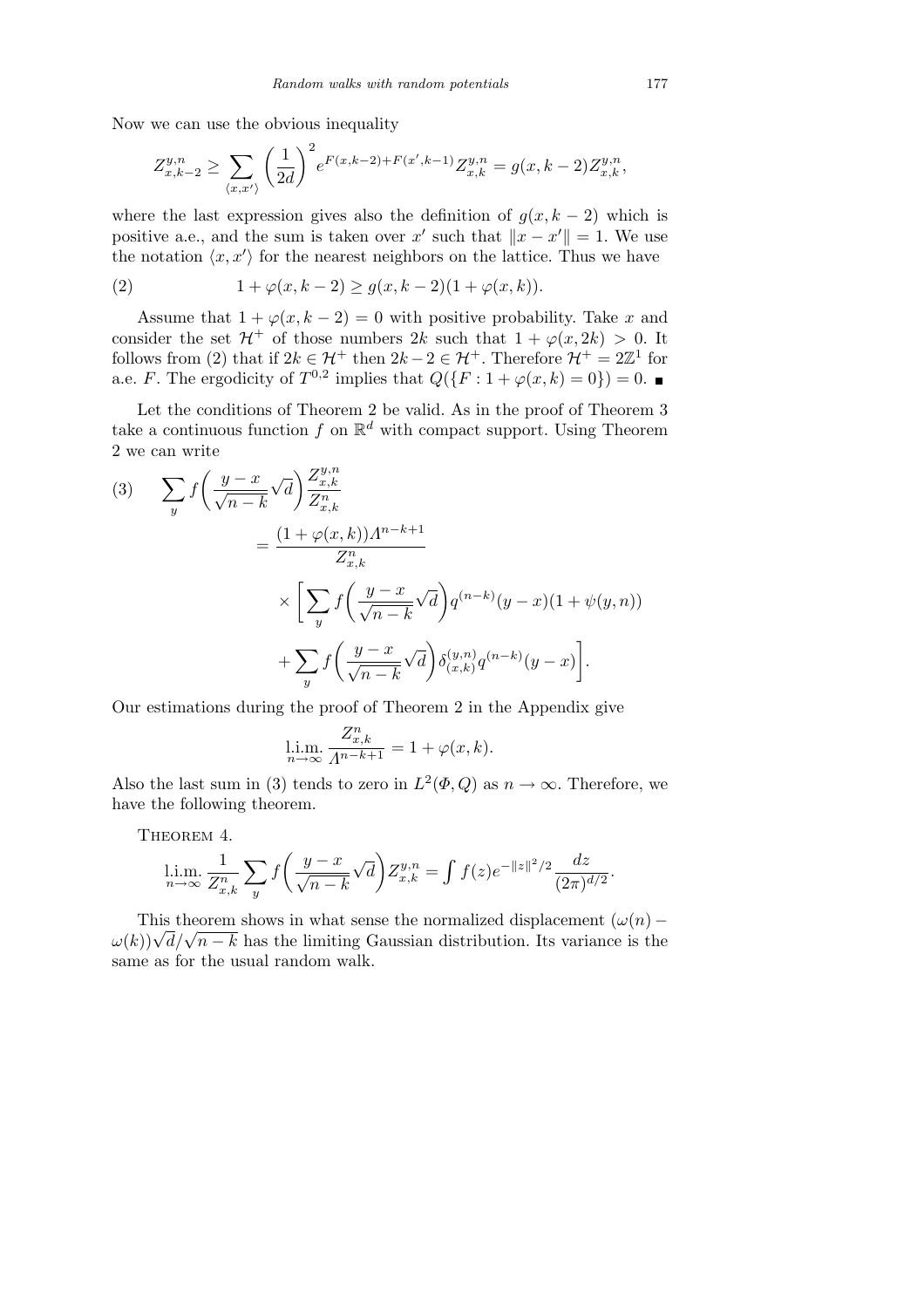## **Appendix**

Proof of Theorem 2. We have

$$
Z_{x,k}^{y,n} = \sum_{\omega_{x,k}^{y,n}} \exp \left\{ \sum_{t=k}^{n} F(t, \omega(t)) \right\} \frac{1}{(2d)^{n-k}}
$$
  
\n
$$
= \sum_{\omega_{x,k}^{y,n}} \prod_{t=k}^{n} (A + \exp\{F(t, \omega(t))\} - A) \frac{1}{(2d)^{n-k}}
$$
  
\n
$$
= A^{n-k+1} \sum_{\omega_{x,k}^{y,n}} \prod_{t=k}^{n} (1 + h(\omega(t), t)) \frac{1}{(2d)^{n-k}}
$$
  
\n
$$
= A^{n-k+1} \Big[ q^{(n-k)}(y-x) + \sum_{r \geq 1} \sum_{k \leq k_1 < ... < k_r < n} \sum_{z_1, ..., z_r} q^{(k_1-k)}(z_1 - x)
$$
  
\n
$$
\times q^{(k_2 - k_1)}(z_2 - z_1) \dots q^{(k_r - k_{r-1})}(z_r - z_{r-1})
$$
  
\n
$$
\times q^{(n-k_r)}(y - z_r)h(z_1, k_1) \dots h(z_r, k_r)h(y, n) \Big].
$$

In what follows we only deal with the finite sum

$$
\widetilde{Z}_{x,k}^{y,n} = \sum_{r \geq 1} \sum_{k \leq k_1 < \ldots < k_r \leq n} \sum_{z_1, \ldots, z_r} q^{(k_1 - k)}(z_1 - x) q^{(k_2 - k_1)}(z_2 - z_1) \ldots
$$
\n
$$
\ldots q^{(k_r - k_{r-1})}(z_r - z_{r-1}) q^{(n - k_r)}(y - z_r) h(z_1, k_1) \ldots h(z_r, k_r).
$$

It is clear that  $M\widetilde{Z}_{x,k}^{y,n} = 0$  and

$$
M(\widetilde{Z}_{x,k}^{y,n})^2 = \sum_{r \ge 1} \lambda^r \sum_{k \le k_1 < \ldots < k_r \le n} \sum_{z_1, \ldots, z_r} (q^{(k_1 - k)}(z_1 - x))^2
$$
  
 
$$
\times (q^{(k_2 - k_1)}(z_2 - z_1))^2 \ldots (q^{(n - k_r)}(y - z_r))^2.
$$

Fix some constant *B* whose value will be chosen later and consider

$$
\widetilde{Z}_{x,k}^{y,n}(1) = \sum_{r \leq B \ln n} \sum_{k \leq k_1 < \ldots < k_r \leq n} \sum_{z_1, \ldots, z_r} q^{(k_1)}(z_1 - x)
$$
\n
$$
\times q^{(k_2 - k_1)}(z_2 - z_1) \ldots q^{(k_r - k_{r-1})}(z_r - z_{r-1})
$$
\n
$$
\times q^{(n-k_r)}(y - z_r)h(z_1, k_1) \ldots h(z_r, k_r).
$$

Let  $\widetilde{Z}_{x,k}^{y,n}(2)$  be a similar sum where  $r > B \ln n$ . Then the trivial estimation gives

$$
M(\widetilde{Z}_{x,k}^{y,n}(2))^2 \leq \sum_{r>B \ln n} (\lambda \alpha_d)^r = \frac{(\lambda \alpha_d)^{B \ln n}}{1 - \lambda \alpha_d}.
$$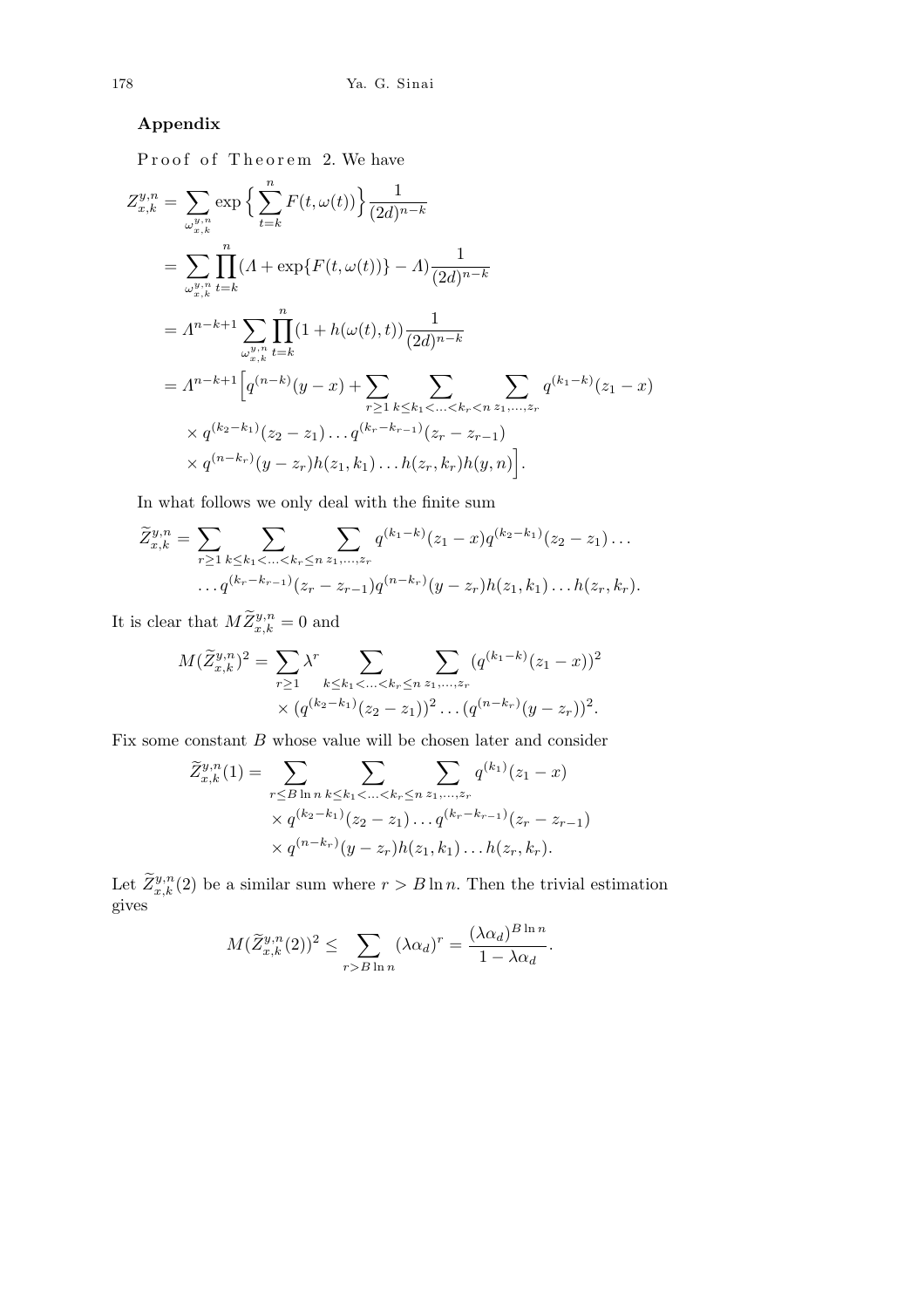Take *B* so large that

$$
\frac{(\lambda \alpha_d)^{B \ln n}}{1 - \lambda \alpha_d} \le \frac{1}{n^{2d}} \quad \text{for all large enough } n.
$$

We can write

$$
\frac{Z_{x,k}^{y,n}}{A^{n-k+1}}=q^{(n-k)}(y-x)(1+\widetilde{Z}_{x,k}^{y,n}(1)+\widetilde{Z}_{x,k}^{y,n}(2)).
$$

From our estimations it follows that

(i) for all *y* with  $||y - x|| \leq A$  $\sqrt{n-k}$  the ratio  $\tilde{Z}_{x,k}^{y,n}(2)/q^{(n-k)}(y-x)$ tends to zero in  $L^2(\Phi, Q)$  uniformly in *y*;

(ii) for any continuous function *f* with compact support, the sum

$$
\sum_{y} f\left(\frac{y-x}{\sqrt{(n-k)/d}}\right) \widetilde{Z}^{y,n}_{x,k}(2)
$$

converges to zero in  $L^2(\Phi, Q)$ .

Thus it remains to study  $\widetilde{Z}_{x,k}^{y,n}(1)$  assuming  $||y - x|| \leq A$ *√ n − k*. Let us  $\text{call an interval } (k_{j-1}, k_j) \text{ } large \text{ if } k_j - k_{j-1} \geq n^{\beta} \text{ for some } \beta \text{ with } 1/2 < \beta < 1.$ Here  $k_0 = k$ ,  $k_{r+1} = n$ . If  $r \leq B \ln n$  then at least one large interval in the sequence  $(0, k_1, k_2, \ldots, k_r, n)$  is present. We shall show that the main contribution to  $\tilde{Z}_{x,k}^{y,n}(1)$  comes from *r*-tuples  $(k_1, k_2, \ldots, k_r)$  with only one large interval. Write

$$
\widetilde{Z}_{x,k}^{y,n}(1,1)
$$
\n
$$
= \sum_{\substack{0 \leq r_1 \leq B \ln n \\ 1 \leq r = r_1 + r_2 \leq B \ln n \\ 1 \leq r = r_1 + r_2 \leq B \ln n}} \sum_{\substack{k \leq k_1 < \ldots < k_r \leq n \\ (k_{r_1}, k_{r_1+1}) \text{ is the unique} \\ \text{large interval}}} z_1^{(k_1)}(z_1 - x)
$$
\n
$$
\times q^{(k_2 - k_1)}(z_2 - z_1) \ldots q^{(k_{r_1+1} - k_{r_1})}(z_{r_1+1} - z_{r_1})
$$
\n
$$
\times q^{(k_{r_1+2} - k_{r_1+1})}(z_{r_1+2} - z_{r_1+1}) \ldots q^{(k_r - k_{r-1})}(z_r - z_{r-1}) q^{(n-k_r)}(y - z_r)
$$
\n
$$
\times [h(z_1, k_1) \ldots h(z_{r_1}, k_{r_1})] \cdot [h(z_{r_1+1}, k_{r_1+1}) \ldots h(z_r, k_r)].
$$

We can write

$$
\frac{\widetilde{Z}^{y,n}_{x,k}(1,1)}{q^{(n)}(y-x)} = (1+\varphi(x,k))(1+\psi(y,n)) - 1 + \delta^{(y,n)}_{(x,k)}(2).
$$

The last formula also implies the definition of  $\delta_{(r,k)}^{(y,n)}$  $\binom{(y,n)}{(x,k)}$  (2). Since we can restrict ourselves by summation over those  $(z_1, \ldots, z_r)$  where  $||z_{r_1} - x|| \leq n^{2\beta}$ ,  $||z_{r_1+1}-y|| \leq n^{2\beta}$ , the summation over all other *z* is exceedingly small. Thus  $M(\delta_{x,k}^{y,n}(2))^2 \to 0$  as  $n \to \infty$  uniformly over all *y* under consideration.